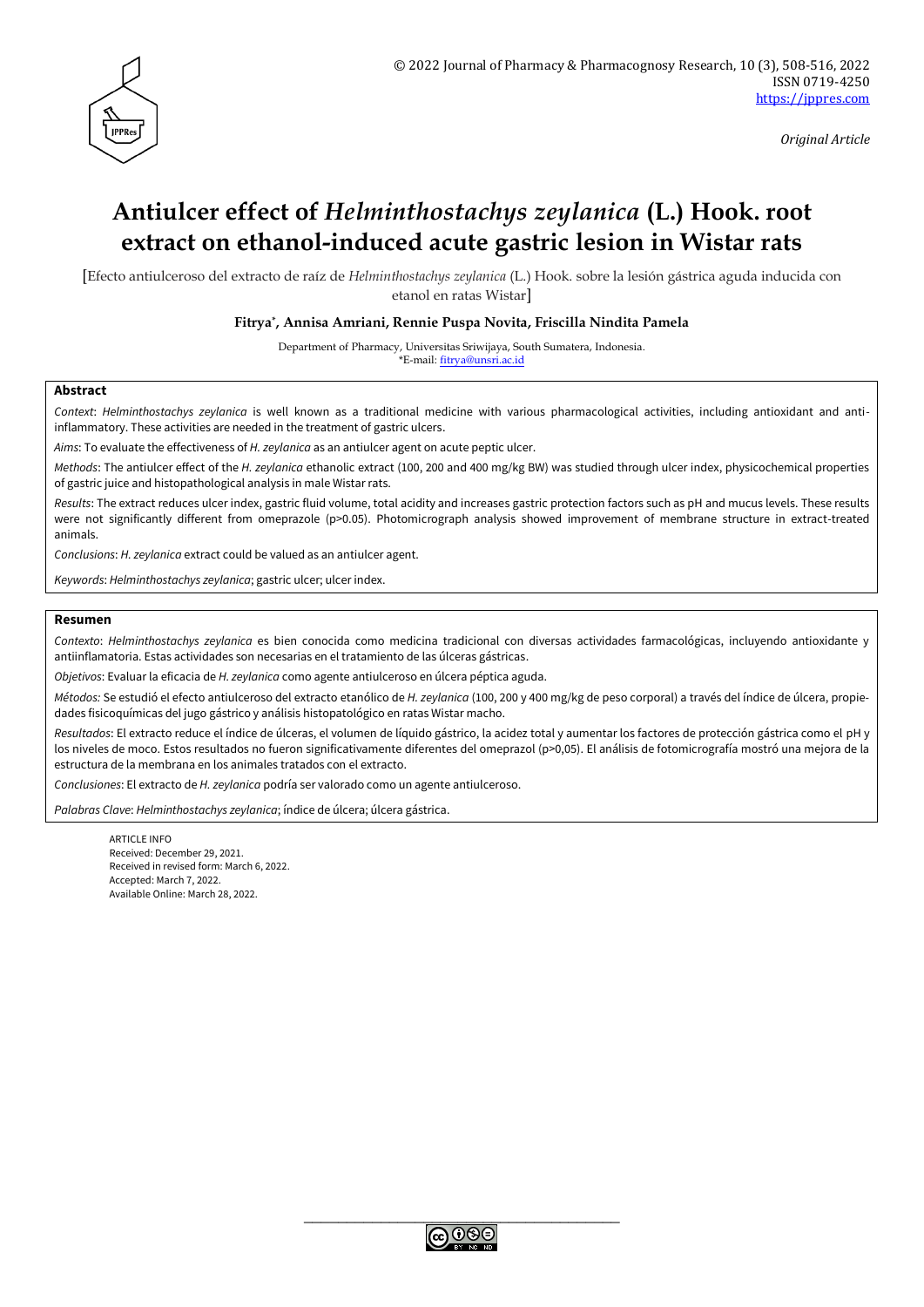## **INTRODUCTION**

A peptic ulcer is a lesion on the gastric mucosa characterized by pain in the stomach or bleeding in more severe cases (Bhowmik et al., 2010). According to WHO, deaths from peptic ulcer disease in Indonesia are approximately 25 559 or 1.50% of the total deaths, ranking fourth in the world (Health Rankings, 2020). In Indonesia, the prevalence is 6-15% of the total population, specifically those between 20-50 years with a peak age of 50-60 years (Health of Ministry, 2019).

There are three main causes of peptic ulcer etiology: non-steroidal anti-inflammatory drugs (NSAIDs), *Helicobacter pylori* infection, and acid hypersecretion conditions such as Zollinger-Ellison syndrome (Aslam et al., 2020; Raish et al., 2021). Meanwhile, the pathophysiology of ulcers is caused by an imbalance between aggressive factors such as hydrochloric acid and pepsin, together with defensive factors such as mucus and bicarbonate(Raish et al., 2021). Synthetic materials, including cytoprotectives, are often used in peptic ulcer therapy, one of which is omeprazole. However, omeprazole causes some side effects, including diarrhea, nausea, vomiting, abdominal pain, and numbness in the extremities, among others. Therefore, there is a need to consider safer alternative drugs in herbal medicines (Park et al., 2019).

*Helminthostachys zeylanica* (L.) Hook. (family *Ophioglossaceae*), known as Tunjuk Langit in Indonesia, is biologically rich in potential flavonoids such as ugonin A-Z (Chen et al., 2003; Huang et al., 2003; 2017) and ugonstilben, which can be used as an alternative medicine for peptic ulcers because of their antioxidants and anti-inflammatory activities. Previous studies on the pharmacological effects of *H. zeylanica* extracts include hepatoprotective (Suja et al., 2004; Wu et al., 2018), cytotoxic and antioxidant (Huang et al., 2003), anti-hyperuricemia (Fitrya and Muharni, 2014), anti-inflammatory (Hsieh et al., 2016; Wu et al., 2017b), anti-melanogenesis (Yamauchi et al., 2015), antiosteoporosis (Huang et al., 2017), anti-acute lung inflammation (Liou et al., 2017), suppressive vascular abnormalities (Pan et al., 2018), antisteatosis (Chang et al., 2019), and antidiabetic (Ridhasya et al., 2019). However, there are no studies on the potential of its extract as an antiulcer. Therefore, this study aims to identify the potential of *H. zeylanica* root ethanolic extract as an anti-ulcerous in animals induced with acute gastric lesions and determine the gastric histopathology of animals.

## **MATERIAL AND METHODS**

## **Materials**

*H. zeylanica* roots were collected from the Musi Banyuasin area, South Sumatra Indonesia (3°13'07.3"S 104°38'43.8"E) in October 2019 and identified in Indonesian Institute of Science with No. 106/IPH.06/HM/I/2019. The specimen was deposited in the Biology Department, University of Sriwijaya. Other materials are ethanol absolute (Merck®), sodium carboxymethylcellulose (Na-CMC) (Brataco®), NaOH (Merck®), omeprazole (Dexa Medica®), Alcian blue staining (Sigma Aldrich).

## **Preparation of ethanol extract from** *H. zeylanica* **root**

Preparation of the sample of *H. zeylanica* begins with wet sorting, drying and dry sorting. Drying was carried out using an oven at a temperature of 40°C to constant weight. The dried *H. zeylanica* was ground using the herbal grinder (MS-ML100) and sieved with a fineness degree of 30 mesh.

*H. zeylanica* root was subjected to a process of extraction by maceration. A total of 1 kg of its powder was macerated with 96% ethanol (48 h). The maceration process was carried out four times until the solvent appeared colorless. Subsequently, total macerate was evaporated in a rotary evaporator (Buchi®) at a temperature of 70°C until a thick extract was obtained. The extract was stored in the refrigerator at 4°C before use.

## **Determination of total flavonoids**

A total of 20 mg of *H. zeylanica* extract was dissolved in 10 mL of absolute ethanol to obtain a concentration of 2 mg/mL as stock solution. A total of 0.1 mL of 10% AlCl3, 0.1 mL of 1 M sodium acetate, and 2.8 mL of distilled water were added to 0.5 mL of stock solution, then incubated for 30 min. The total flavonoids in the extract were determined using the spectrometric method, while the standard curve was from solutions of quercetin 20, 30, 40, 50, and 60 ppm. Furthermore, extract absorbance was measured at a maximum wavelength  $(\lambda)$  of 440 nm, and the flavonoid levels were measured based on the relation between absorbance and concentration on the standard curve. The total flavonoid content was expressed as the quercetin equivalent (QE) per gram of extract (Pontis et al., 2014).

## **Antiulcer effect test**

In this study, 30 male Wistar rats weighing 180-200 g were used, and the ethics of using animals has received approval from the Health Polytechnic of Pa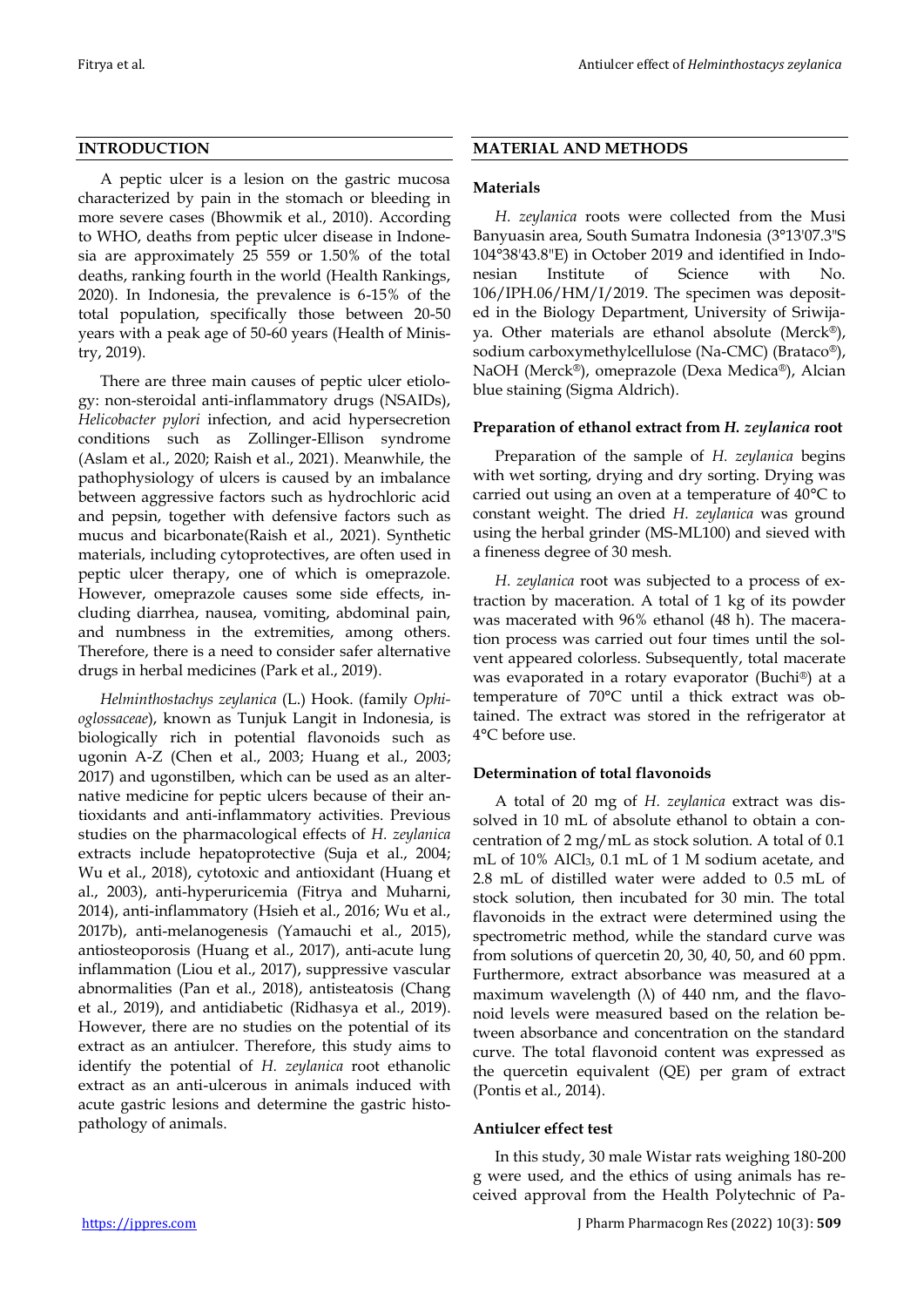lembang with No: 533 KEPK/Adm2/XII/2020. The rats were climatized for one week under adequate lighting (12 h of light) and room temperature of 22°C. Food and drink were provided *ad libitum*, and the animals were randomly assigned to 6 groups, namely normal and negative groups that received 1 mL of 0.5% Na-CMC orally. Furthermore, the positive group received 20 mg/kg BW orally of omeprazole, and the test group received TL extract at doses of 100, 200, and 400 mg/kg BW for 14 days by oral.

After 14 days of treatment, the rats fasted for 24 h, and on the 15th day, all groups were induced with absolute ethanol 1 mL/200 g BW orally except the normal group. Meanwhile, two hours after induction, the animals were sacrificed by cervical dislocation, and surgery was continued. Rats were dissected to take gastric organs and observed macroscopically by examining the characteristics of color, size, and severity of the lesions. Gastric fluid was used to analyze antiulcer parameters, namely volume, pH, total acidity, and gastric wall mucus, while a photomicrograph of gastric tissue was further taken for histopathological analysis (Jincy and Sunil, 2020; Najini et al., 2018; Zakaria et al., 2015).

## **Measurement of ulcer area and ulcer index**

The lesion area was observed macroscopically, and images were taken with a digital camera (Canon® Japan), and the gastric ulcer area was quantified using MacBioPhotonics image J program (Najini et al., 2018). Furthermore, the ulcer area was measured by the ulcer score parameter. Referring to Hina (2013), ulcer scores were classified from  $0-3$  where  $0 =$  normal to 3 (lesion size > 3 mm). Meanwhile, the Ulcer Index (UI) was calculated by adding the mean number of ulcers + mean ulcer severity score + percentage of rats with ulcers divided by 10 (Hina et al., 2013; Jincy and Sunil, 2020; Maria et al., 2015). The percentage of inhibition (I%) was calculated by the equation [1] (Al-Batran et al., 2013; Maria et al., 2015; Trinovita and Fatmaria, 2020).

Ulcer inhibition (%) = UI control – UI treated × 100% [1] UI control

## **Determination of physicochemical gastric fluids properties**

The entire gastric fluid was removed and collected in a graduated centrifugation tube, which was recorded as the volume of gastric fluid. It was centrifuged at 2500 rpm for 10 min, and the supernatant was determined with a pH meter and recorded as gastric fluid pH (Kandhare et al., 2012). The total acidity was determined by the titration method. A total of 1 mL of the supernatant was diluted with distilled water to a volume of 10 mL and titrated with 0.01 N NaOH with

phenolphthalein as an indicator. The formation of pink color indicated the endpoint of the titration, and the total acidity value was expressed in mEq/L (Hina et al., 2013; Jincy and Sunil, 2020; Zakaria et al., 2015).

Gastric wall mucus or mucin levels were determined by a spectrometer, where using an Alcian blue was used as a complexing agent. The mucin content was proportional to Alcian blue (AB) amount, which formed a complex with mucus. The absorbance AB was measured with a spectrometer at 580 nm, and the Alcian blue extract quantity per gram of tissue was calculated from standard curves (Ijioma et al., 2018; Raish et al., 2021; Saremi et al., 2019; Zakaria et al., 2015; Zhou et al., 2020)

## **Gastric histopathological observations**

The gastric organs were fixed with 10% formalin buffer for 24 h and the tissue was dehydrated with alcohol. Subsequently, the tissue was made of paraffin blocks and cut with a thickness of 5 μm using a microtome. The incisions were attached to a slide, which was stained with hematoxylin and eosin (H&E) staining (Al-Batran et al., 2013; Laloo et al., 2013; Maria et al., 2015).

## **Statistical analysis**

Normality test using Shapiro-Wilk to determine the distribution of data. The data were processed using SPSS 26 and shown as mean ± SD. Furthermore, the variance was analyzed using a one-way ANOVA model with a  $95\%$  confidence level ( $p<0.05$ ), which stated that the data were normally distributed, then continued with Tukey's *post-hoc* test to find out the differences between groups. Differences between groups were considered statistically significant if p<0.05.

## **RESULTS**

## *Total flavonoids of H. zeylanica root ethanolic extract*

The total flavonoids in the ethanol extract of the *H. zeylanica* root were 51.12 mg in 1 g of the extract (5.11%).

### *Antiulcer effects of H. zeylanica root ethanolic extract*

Based on the evaluation of the lesion area, it was found that the stomach of the normal and positive control group showed an ulcer score of 0. The negative control group showed the lesion with the highest severity, namely the ulcer score of 3. The test groups showed that the mean ulcer scores were 3, 2 and 0.5, respectively, for doses 100, 200 and 400 mg/kg BW. Based on the macroscopic observations, the heaviest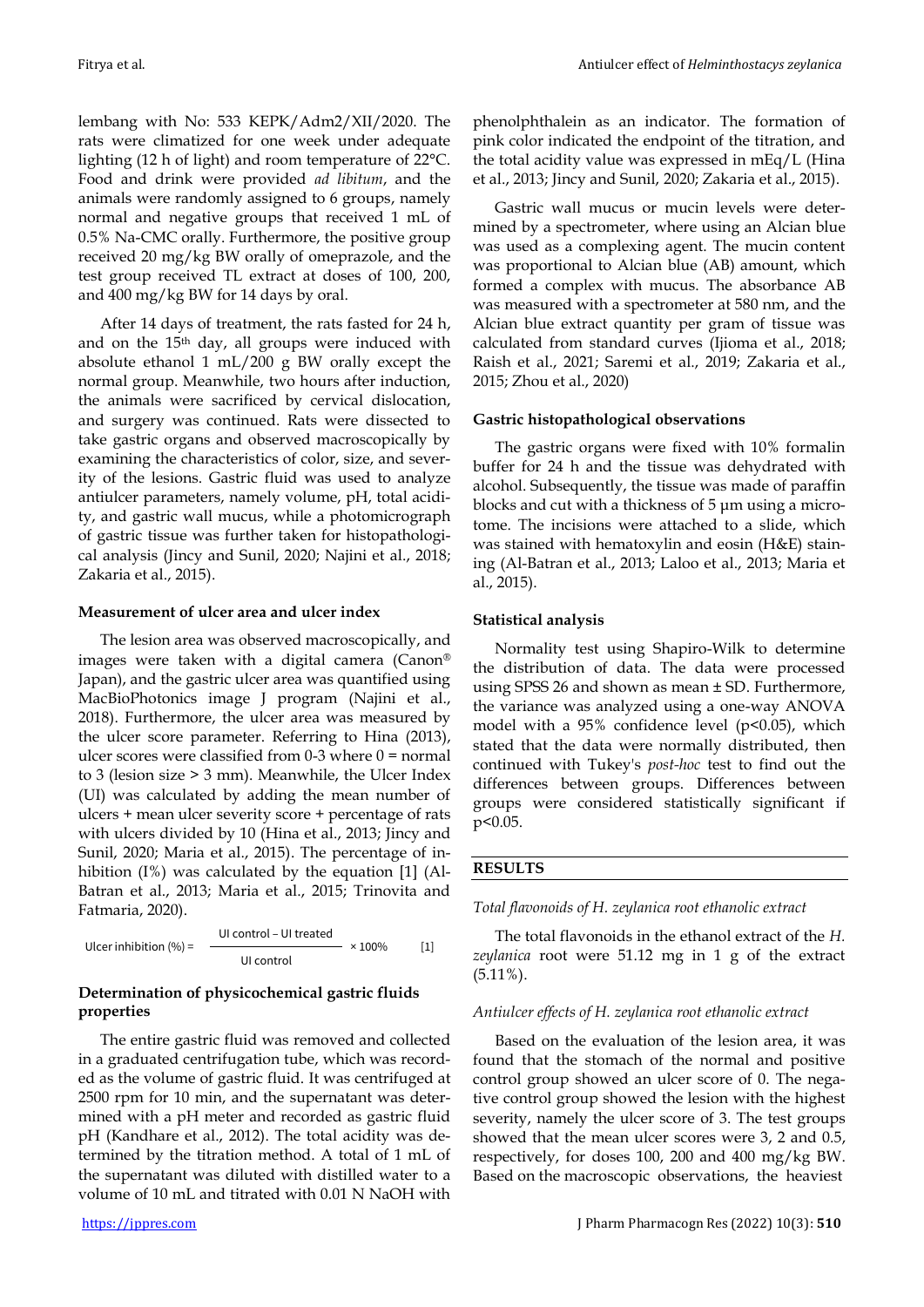

**Figure 1.** The macroscopic stomach of experimental rats treated with the root *H. zeylanica* ethanolic extract, sodium carboxymethylcellulose and omeprazole. **(A)** Normal; **(B)** Positive control (omeprazole 20 mg/kg) group; **(C)** Negative control; **(D-F)** Test groups 100, 200, and 400 mg/kg BW of extract.



lesions occurred in the group with a dose of 100 mg/kg BW. In the 200 mg/kg BW dose group, the severity of the lesions decreased significantly (p<0.05), meanwhile, there was a slight redness and no hemorrhagic stress in the 400 mg/kg BW (Fig. 1). This indicated that the *H. zeylanica* root extract at a 400 mg/kg BW dose showed an anti-ulcerative effect.

The ulcer index value and the average inhibition percentage are shown in Fig. 2.

*H. zeylanica* extract at a dose of 100 mg/kg BW had an ulcer index (UI), which was not significantly different from the negative control (p>0.05). While at

doses of 200 and 400 mg/kg BW there was a significant difference with the negative control ( $p$ <0.05), but only the 400 mg/kg BW group was similar to the positive and normal groups (p>0.05). Although the ulcer index in the 200 mg/kg BW group did not show a statistically significant difference with the 400 mg/kg BW group (p=0.984), they had a different percentage of inhibition. This is supported by the macroscopic appearance of the stomach, which shows that the 400 mg/kg BW group was better at preventing ulcers. This indicated that the anti-ulcerative effect of the ethanolic extract of *H. zeylanica* root was dosedependent.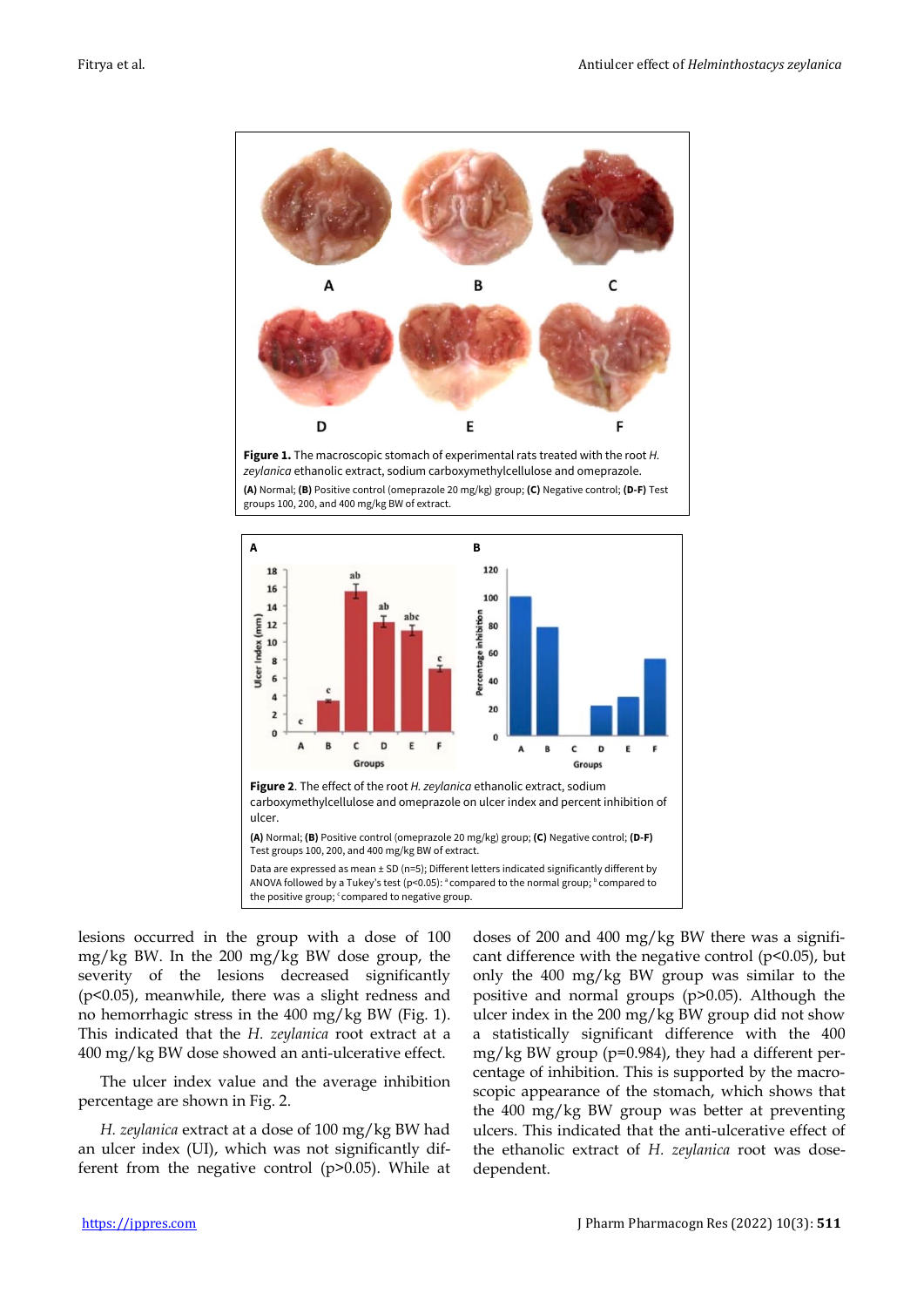| <b>Groups</b>                  | Volume<br>$(mL) \pm SD$        | $pH \pm SD$     | <b>Total acidity</b><br>$(mEq/L) \pm SD$ | <b>Mucin content</b><br>(µg AB/g tissue) |  |  |
|--------------------------------|--------------------------------|-----------------|------------------------------------------|------------------------------------------|--|--|
| Normal control (0.5% Na-CMC)   | $0.50 \pm 0.38$ <sup>c</sup>   | $5.00 \pm 0.00$ | $10.00 \pm 0.00^{\circ}$                 | $296 \pm 20.00^{\circ}$                  |  |  |
| Omeprazole (20 mg/kg)          | $0.80 \pm 0.20^{\circ}$        | $5.00 \pm 1.00$ | $25.00 \pm 5.00^{\circ}$                 | $313 \pm 15.00^{\circ}$                  |  |  |
| Negative control (0.5% Na-CMC) | $3.33 \pm 0.76^{ab}$           | $3.33 \pm 1.53$ | $38.33 \pm 0.71^{ab}$                    | $220 \pm 20.00^{ab}$                     |  |  |
| Extract (100 mg/kg)            | $3.92 \pm 0.38$ <sup>abc</sup> | $3.67 \pm 0.57$ | $29.67 \pm 4.16^c$                       | $244 \pm 40.00^{\text{ac}}$              |  |  |
| Extract (200 mg/kg)            | $1.83 \pm 0.29$ <sup>abc</sup> | $4.00 \pm 1.73$ | $26.00 \pm 0.76$ <sup>c</sup>            | $260 \pm 10.00^{\rm b}$                  |  |  |
| Extract (400 mg/kg)            | $1.33 \pm 0.58$ <sup>c</sup>   | $5.00 \pm 1.52$ | $11.33 \pm 1.53$ <sup>c</sup>            | $303 \pm 20.00^{\circ}$                  |  |  |

**Table 1**. The effect of the root *H. zeylanica* ethanolic extract on physicochemical properties of gastric fluid.

Data are expressed as mean ± SD (n=5); Different letters indicated the significantly different by ANOVA followed by a Tukey's test (p<0.05):  $^a$  compared to the normal group; <sup>b</sup> compare to the positive group; 'compare to the negative group. Na-CMC: Sodium carboxymethylcellulose.



and omeprazole.

**(A)** Normal; **(B)** Positive control (omeprazole 20 mg/kg) group; **(C)** Negative control; **(D-F)** Test groups 100, 200, and 400 mg/kg BW of extract. Magnification 100×.

### *Antiulcer parameter*

In all test groups, volume, total acidity, and mucin levels (except the medium-dose group) showed significant differences with the negative control  $(p<0.05)$ , while the high dose group was not different from the normal and the omeprazole groups (p>0.05). Meanwhile, the results of the gastric fluid analysis are shown in Table 1.

The gastric pH of the test group was not significantly different from normal, positive, and negative controls (p>0.05), but the pH of all groups of extract doses increased compared to negative controls. Similarly, there was no significant difference in pH between the test groups.

Histopathology of normal and positive controls showed no necrosis on the surface of the epithelial cells, while the negative control showed irregularities

in the gastric mucosal epithelium with necrosis penetrating the sub-mucosa. The histopathological of the 100 mg/kg extract gave moderate damage to the epithelial cell surface with necrotic lesions penetrating the sub-mucosa. The damage was lighter in the medium-dose group, where the necrosis did not penetrate the sub-mucosa. However, the high dose group showed no damage and necrosis on the surface of the sub-mucosal epithelial cells. The histopathological description of the rat stomach from each group is shown in Fig. 3.

## **DISCUSSION**

This study was conducted to determine the potential of *H. zeylanica* extracts as an antiulcer due to the chemical constituents. Presently, there are more than 20 flavonoid compounds have been identified as ugonin A-Z and ugonstilben A-C from *H. zeylanica*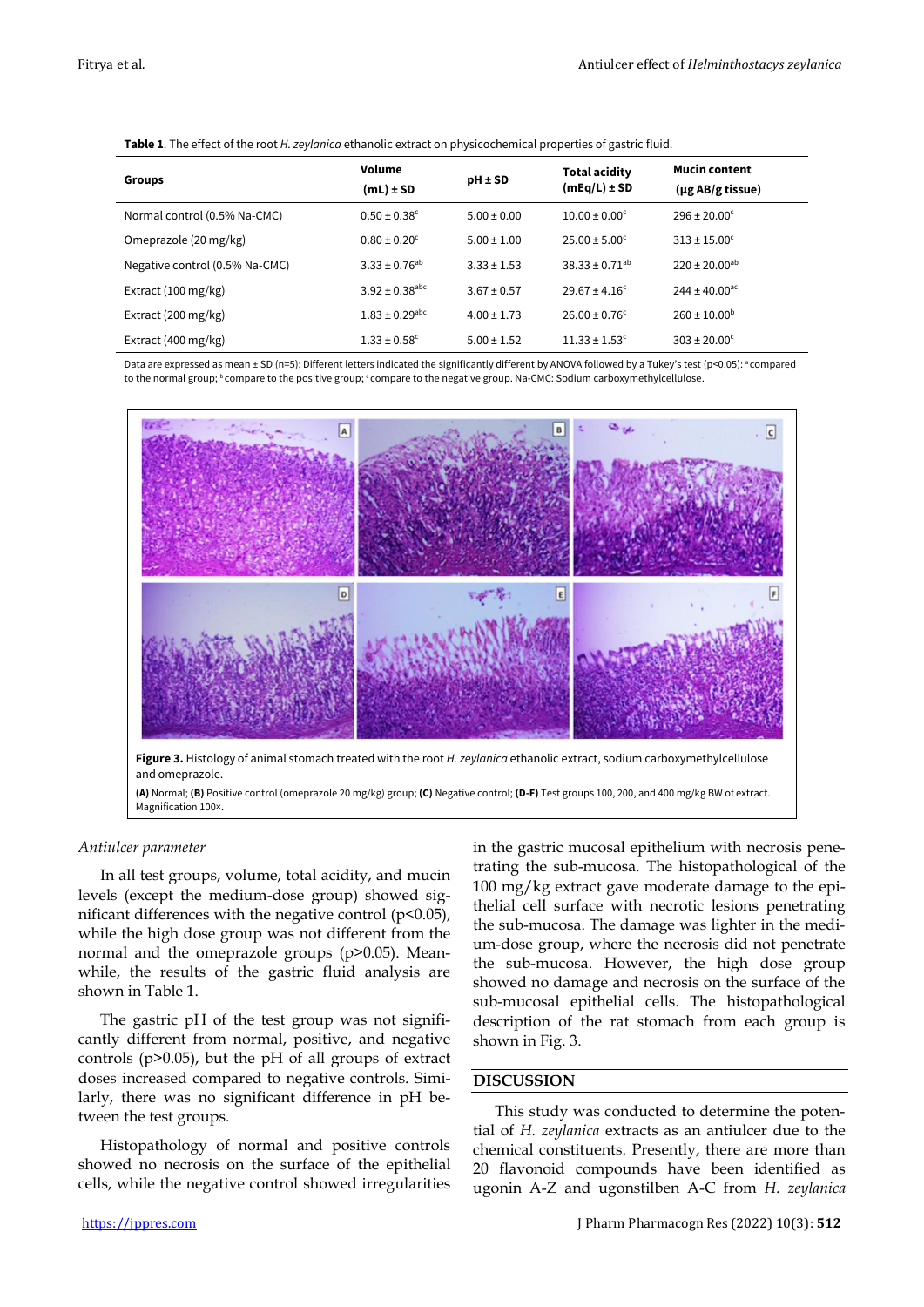roots (Chen et al., 2014; Huang et al., 2009; 2017; Su et al., 2016). The quantitative analysis of total flavonoid was 51.12 mg/g extract. A previous study by Wu et al. (2017b) showed that the levels of several constituents of the extract, such as quercetin, ugonin J, and ugonin M in the extract, were 0.056, 0.112, and 0.277 mg/g, respectively (Wu et al., 2017b).

Macroscopic observations showed that absolute ethanol causes gastric ulcers in rats, characterized by spot ulcers and heavy bleeding. In addition, it also increases the volume of gastric acid through the histamine release mechanism, and a factor that plays in this damage is the loss of the protective effect of prostacyclin (PGI2) (Abdulla et al., 2010). The ulcers are caused by the erosion of the epithelial membrane and damage to the gastric mucosal barrier due to the administration of absolute ethanol, which burst the blood vessels (de Souza et al., 2019; Hamedi et al., 2015; Zhang et al., 2019). This is indicated by the ulcer score of the negative control group being the highest. Meanwhile, the group receiving *H*. *zeylanica* extract showed a decrease in the lesion score as the dose increased. The observations also showed that the *H. zeylanica* extract at a dose of 400 mg/kg prevented ulcers, equivalent to the ability of omeprazole (20 mg/kg). This is in accordance with the ulcer index value of this group was not significantly different from the omeprazole group (p>0.05). In addition, the ability of *H. zeylanica* extract in preventing ulcer disease is thought to be caused by its antioxidant and anti-inflammatory activity.

There was no significant difference between the pH of all test groups; however, based on volume analysis and total acidity, the high dose group showed the ability to inhibit HCl secretion, which was similar to the omeprazole (p>0.05). The normal control pH was different from the normal gastric pH, which should have a more acidic range from 1 to 3.5. This was because there are still food residues in the stomach of animals that can increase the pH to 5.5-7 (Singh and Gallier, 2014). An increase in the dose of the extract significantly reduces the volume and total acidity of gastric fluid and increases the mucin secretion. This showed that *H. zeylanica* extract could prevent peptic ulcers because agents that increase mucus secretion and decrease acid secretion are potentially antiulcer drugs (Ahmad et al., 2013; Jincy and Sunil, 2020). The omeprazole group was the best in suppressing gastric acid secretion and gastric fluid volume because it irreversibly inhibits H+K+ATPase in gastric parietal cells (Adefisayo et al., 2017; Yasin et al., 2020).

The *H. zeylanica* roots are known to contain flavonoids such as quercetin and ugonin that are active as antioxidants (Huang et al., 2003) and antiinflammatory (Hsieh et al., 2016; Wu et al., 2017b). Quercetin can scavenge free radicals such as superoxide anions, peroxyl, and hydroxyl radicals (Abourehab et al., 2015; Yasin et al., 2020), which shows gastroprotective activity through reduced lipid peroxidation, mast cells, and increased activity of antioxidant enzymes (Jincy and Sunil, 2020). Moreover, ugonin M (Wu et al., 2018), ugonin V, W, Y and ugonin J-R, and ugonstilben have been reported to inhibit nitric oxide (NO) production with  $IC_{50}$  values of 6.2−10.1 µM (Huang et al., 2017). One neougonin A compound also showed inhibitory activity of lipopolysaccharide (LPS)-induced NO production in RAW264.7 cells with an IC<sub>50</sub> value of 3.32  $\mu$ M (Cao et al., 2016; Su et al., 2016). The NO is a species that reacts with various reactive oxygen species (ROS) to form peroxynitrite, which causes a cytotoxic effect on neutrophils and exacerbates lipid peroxidation (Beckman et al., 1990; Wu et al., 2018). Inhibition of NO production, in turn, inhibits lipid peroxidation. Since antioxidants work by neutralizing ROS, there is a balance between aggressive and defensive factors (Hsieh et al., 2016; Huang et al., 2003). Ugonin M was able to suppress pro-inflammatory cytokines such as tumor necrosis factor-a (TNF-a), interleukin-6 (IL-6), and IL-1<sub>B</sub>, together with proteins such as inducible nitric oxide synthase (iNOS) and cyclooxygenase-2 (COX-2). Furthermore, it also increased the production of antioxidant enzymes, namely superoxide dismutase (SOD), glutathione peroxidase (GPx), and catalase (CAT) (Huang et al., 2009; Wu et al., 2018, 2017a). The SOD works to reduce injury in many disease processes (Beckman et al., 1990; Zakaria et al., 2015). One of the targets of superoxide is the production of NO by the endothelium, macrophages, neutrophils (Beckman et al., 1990). Ugonin M can also decrease COX-2, which is the dominant cyclooxygenase in the inflammatory response and contributes significantly to prostaglandin synthesis in the ulcer area (Fang et al., 2008; Halter et al., 2001). Thus, ugonin M can effectively reduce free radical damage and lipid peroxidation, reducing inflammation. (Wu et al., 2018).

Based on this study, the *H. zeylanica* extract was able to increase mucus secretion; therefore, it is cytoprotective (de Olinda et al., 2008). Moreover, the main target of peptic ulcer therapy is to improve the quality and quantity of mucus and inhibit acid secretion (Ijioma et al., 2018). Mucus is composed of water and glycoprotein, preventing ulcer formation and increasing gastric juice buffer (de Souza et al., 2019; Halim et al., 2017).

Histopathological evaluation of gastric tissue was carried out to determine the ability of the extract to recover the damage caused by ethanol. This histo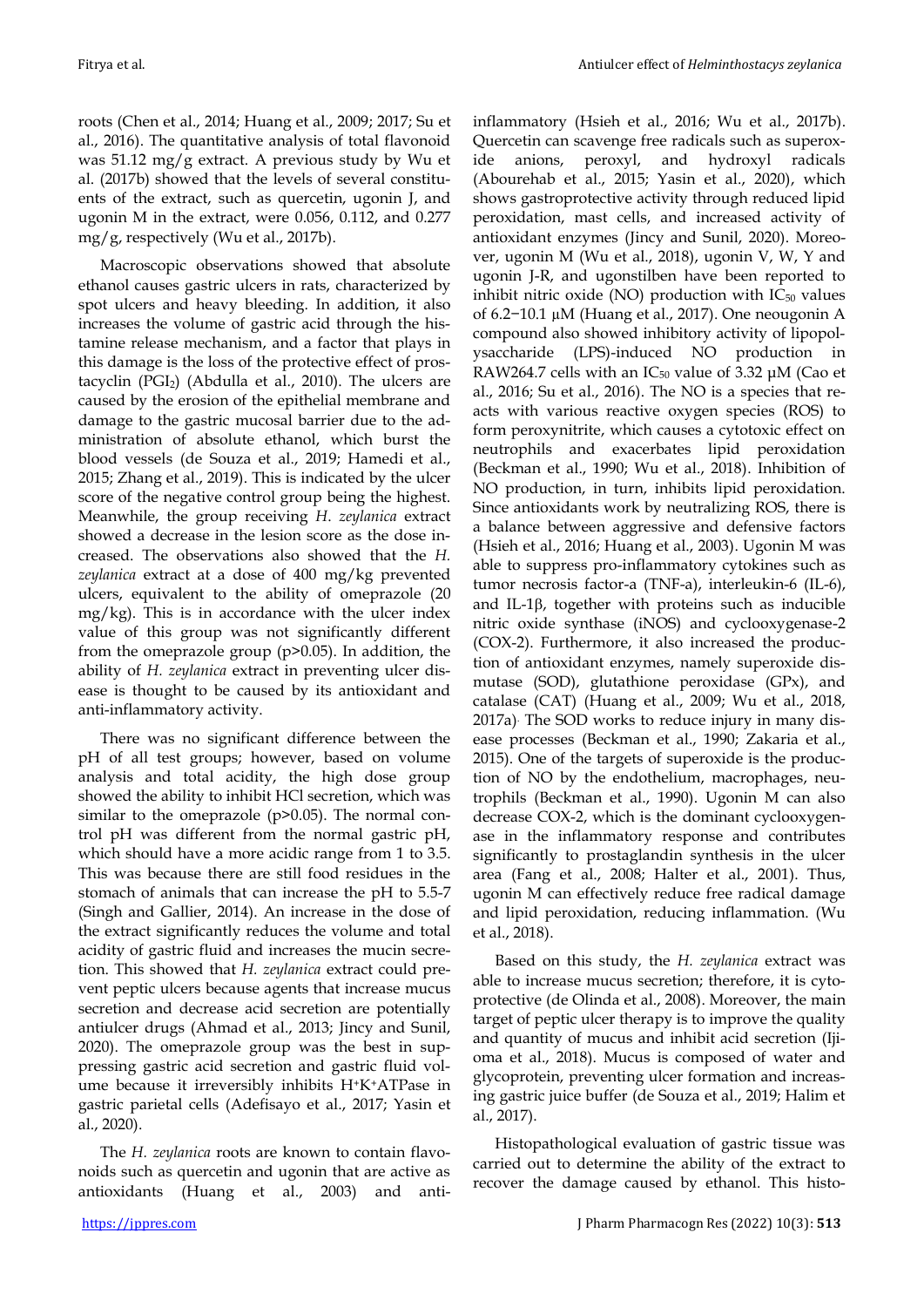pathological observation led to a morphological description of the damage in form of necrosis in the stomach of rats, which changes the normal structure of the gastric mucosa (Laloo et al., 2013). The photomicrograph of the stomach of normal group rats showed regularity in which the gastric epithelium appeared regular and intact. The positive control group showed no necrosis on the surface of the epithelial cells because the omeprazole inhibits the proton pump that binds covalently to H+K+ATPase, thereby blocking acid secretion into the gastric mucosa (Yasin et al., 2020). A negative control photomicrograph showed irregularities in the epithelial layer, where necrosis damage to the gastric mucosa penetrates the sub-mucosa. This occurred because absolute ethanol causes impaired mucosal integrity, which triggered the release of inflammatory mediators such as histamine and leukotriene's in the gastric mucosa (de Souza et al., 2019; Guzmán-Gómez et al., 2018).

The antiulcer activity shown by the extract group is due to the antioxidant and anti-inflammatory activity of the phytochemical components. Ugonin M is an important component of the *H. zeylanica* roots with a role in overcoming inflammation. According to (Wu et al., 2018), ugonin M works to overcome inflammation through a down-regulation system where it inhibits the expression of NF-KB, which functions in the synthesis of pro-inflammatory cytokines (such as TNF-, IL-6, and IL-1β) and the expression of iNOS and COX-2. Meanwhile, the decrease in the levels of NF-κB led to the reduction in the levels of cytokines and expression of iNOS and COX-2. This showed that the anti-inflammatory and antioxidant activity exhibited by quercetin, ugonin, and ugonstilben from *H. zeylanica* extract can produce an antiulcer effect in acute gastric lesions in experimental animals.

# **CONCLUSION**

The analysis of antiulcer and histopathological parameters showed that *H. zeylanica* root ethanol extract has the potential as an antiulcer agent in acute gastric lesions. In addition, the antiulcer activity could be produced by flavonoid chemical components, which worked through antioxidant and anti-inflammatory activities.

### **CONFLICT OF INTEREST**

The authors declare no conflicts of interest.

## **ACKNOWLEDGMENTS**

The authors are grateful to the head of the Pharmacology Laboratory of Sriwijaya University and the staff for supporting this study. This research did not receive any specific

## **REFERENCES**

- Abdulla MA, Ahmed KAA, Al-Bayaty FH, Masood Y (2010) Gastroprotective effect of *Phyllanthus niruri* leaf extract against ethanol-induced gastric mucosal injury in rats. African J Pharm Pharmacol 4(5): 226–230.
- Abourehab MAS, Khaled KA, Sarhan HAA, Ahmed OAA (2015) Evaluation of combined famotidine with quercetin for the treatment of peptic ulcer: *In vivo* animal study. Drug Des Devel Thee 9: 2159–2169.
- Adefisayo MA, Akomolafe RO, Akinsomisoye SO, Alabi QK, Ogundipe OL, Omole JG, Olamilosoye KP (2017) Gastro-protective effect of methanol extract of *Vernonia amygdalina* (Del.) leaf on aspirin-induced gastric ulcer in Wistar rats. Toxicol Reports 4: 625–633.
- Ahmad A, Gupta G, Afzal M, Kazmi I, Anwar F (2013) Antiulcer and antioxidant activities of a new steroid from *Morus alba*. Life Sci 92: 202–210.
- Al-Batran R, Al-Bayaty F, Al-Obaidi MMJ, Abdualkader AM, Hadi HA, Ali HM, Abdulla MA (2013) *In vivo* antioxidant and antiulcer activity of *Parkia specios*a ethanolic leaf extract against ethanol-induced gastric ulcer in rats. PLoS One 8(5): e64751.
- Aslam S, Tahir MA, Abbasi MSA (2020) Gastro Protective effect of *Grewia optiva* (Dhamna) leaf extract on ethanol induced gastric ulcer in rats. Asian J Res Reports Gastroenterol 4(1): 19–26.
- Beckman JS, Beckman TW, Chen J, Marshall PA, Freeman BA (1990) Apparent hydroxyl radical production by peroxynitrite: Implications for endothelial injury from nitric oxide and superoxide. Proc Natl Acad Sci USA 87: 1620–1624.
- Bhowmik D, Chiranjib, Tripathi KK, Pankaj, Kumar KPS (2010) Recent trends of treatment and medication peptic ulcerative disorder. Int J PharmTech Res 2(1): 970–980.
- Cao L, Li R, Chen X, Xue Y, Liu D (2016) Neougonin A inhibits lipopolysaccharide-induced inflammatory responses via downregulation of the NF- $\kappa$ B signaling pathway in RAW 264.7 macrophages. Inflammation 39(6): 1939–1948.
- Chang TC, Chiang H, Lai YH, Huang YL, Huang HC, Liang YC, Liu HK, Huang C (2019) *Helminthostachys zeylanica* alleviates hepatic steatosis and insulin resistance in diet-induced obese mice. BMC Complement Altern Med 19: 368.
- Chen CC, Huang YL, Yeh PY, Ou JC (2003) Cyclized geranyl stilbenes from the rhizomes of *Helminthostachys zeylanica*. Planta Med 69: 964–967.
- Chen CY, Liaw CC, Chen YH, Chang WY, Chung PJ, Hwang TL (2014) A novel immunomodulatory effect of ugonin U in human neutrophils via stimulation of phospholipase C. Free Radic Biol Med 72: 222–231.
- de Olinda TM, Lemos TLG, Machado LL, Rao VS, Santos FA (2008) Quebrachitol-induced gastroprotection against acute gastric lesions: Role of prostaglandins,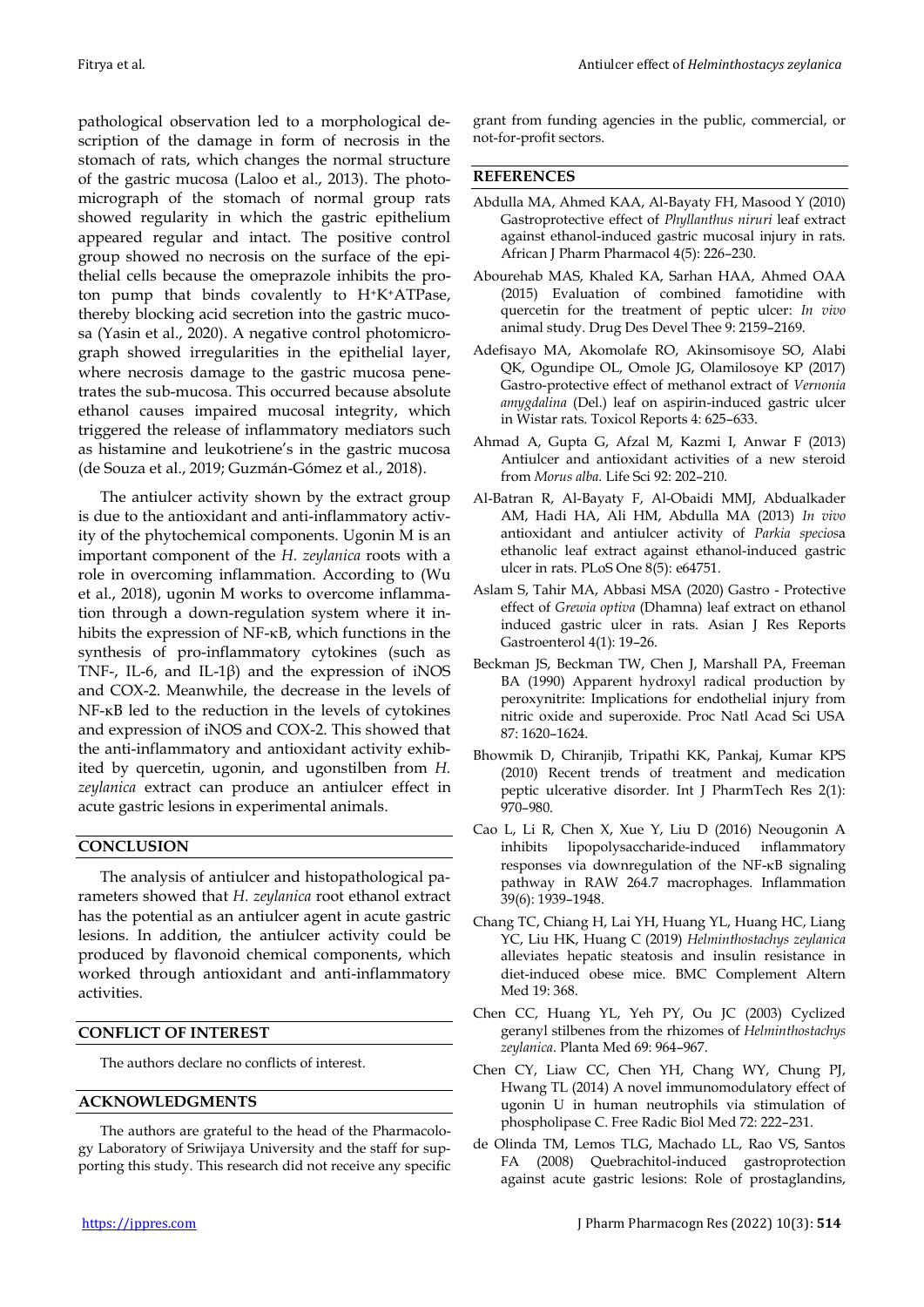nitric oxide and K+ATP channels. Phytomedicine 15: 327–333.

- de Souza MC, Vieira AJ, Beserra FP, Pellizzon CH, Nóbrega RH, Rozza AL (2019) Gastroprotective effect of limonene in rats: Influence on oxidative stress, inflammation and gene expression. Phytomedicine 53: 37–42.
- Fang SC, Hsu CL, Yen GC (2008) Anti-inflammatory effects of phenolic compounds isolated from the fruits of *Artocarpus heterophyllus*. J Agric Food Chem 56: 4463– 4468.
- Fitrya, Muharni (2014) An antihyperuricemia effect of ethanol extract of tunjuk langit rhizome (*Helmynthostachys zaylanica* Linn Hook) on Swiss male mice. Tradis Med J 19(1): 14–18.
- Guzmán-Gómez O, García-Rodríguez RV, Quevedo-Corona L, Pérez-Pastén-Borja R, Rivero-Ramírez NL, Ríos-Castro E, Pérez-Gutiérrez S, Pérez-Ramos J, Chamorro-Cevallos GA (2018) Amelioration of ethanol-induced gastric ulcers in rats pretreated with phycobiliproteins of *Arthrospira (Spirulina) maxima*. Nutrients 10: 763.
- Halim SZ, Zakaria ZA, Omar MH, Mohtarrudin N, Wahab IRA, Abdullah MNH (2017) Synergistic gastroprotective activity of methanolic extract of a mixture of *Melastoma malabathricum* and *Muntingia calabura* leaves in rats. BMC Complement Altern Med 17: 488.
- Halter F, Tarnawski AS, Schmassmann A, Peskar BM (2001) Cyclooxygenase 2 - Implications on maintenance of gastric mucosal integrity and ulcer healing: Controversial issues and perspectives. Gut 49: 443–453.
- Hamedi S, Arian AA, Farzaei MH (2015) Gastroprotective effect of aqueous stem bark extract of *Ziziphus jujuba* L. against HCl/Ethanol-induced gastric mucosal injury in rats. J Tradit Chin Med 35(6): 666–670.
- Health of Ministiry, Indonesia (2019) Profil Kesehatan Indonesia 2018. Kementerian Kesehatan Republik Indonesia, Jakarta.
- Health Rankings, WHO (2020) World Health Rangkings. World Life Expect. Com. URL https://www.worldlifeexpectancy.com/indonesiapeptic-ulcer-disease. [Consulted 21 March 2021]
- Hina K, Safhi MM, Agarwal M, Gyas K, Govind M (2013) Antiulcer activity of seed extracts of *Gynocardia odorata* Roxb. on pylorus ligation and indomethacin induced gastric lesions in albino rats. Int J Dev Res 3(5): 49–54.
- Hsieh HL, Yang SH, Lee TH, Fang JY, Lin CF (2016) Evaluation of anti-inflammatory effects of *Helminthostachys zeylanic*a extracts via inhibiting bradykinin-induced MMP-9 expression in brain astrocytes. Mol Neurobiol 53: 5995–6005.
- Huang YC, Hwan TL, Chang CS, Yang YL, Shen CN, Liao WY, Chen SC, Liaw CC (2009) Anti-inflammatory flavonoids from the rhizomes of *Helminthostachys zeylanica*. J Nat Prod 72(7): 1273–1278.
- Huang YL, Shen CC, Shen YC, Chiou WF, Chen CC (2017) Anti-inflammatory and antiosteoporosis flavonoids from the rhizomes of *Helminthostachys zeylanica*. J Nat Prod 80(2): 246–253.
- Huang YL, Yeh PY, Shen CC, Chen CC (2003) Antioxidant flavonoids from the rhizomes of *Helminthostachys zeylanica*. Phytochemistry 64: 1277–1283.
- Ijioma SN, Nwaogazi EN, Nwankwo AA, Oshilonya H, Ekeleme CM, Oshilonya LU (2018) Histological exhibition of the gastroprotective effect of *Moringa oleifera* leaf extract. Comp Clin Path 27: 327–332.
- Jincy J, Sunil C (2020) Exploring antiulcer and antiinflammatory activities of methanolic leaves extract of an Indian mistletoe *Helicantes elasticus* (Desv.) Danser. South African J Bot 133: 10–16.
- Kandhare AD, Kumar VS, Adil M, Rajmane AR, Ghosh P, Bodhankar SL (2012) Investigation of gastro protective activity of *Xanthium strumarium* L. by modulation of cellular and biochemical marker. Orient Pharm Exp Med 12: 287–299.
- Laloo D, Prasad SK, Krishnamurthy S, Hemalatha S (2013) Gastroprotective activity of ethanolic root extract of *Potentilla fulgens* Wall. ex Hook. J Ethnopharmacol 146: 505–514.
- Liou CJ, Huang YL, Huang WC, Yeh KW, Huang TY, Lin CF (2017) Water extract of *Helminthostachys zeylanica* attenuates LPS-induced acute lung injury in mice by modulating NF-κB and MAPK pathways. J Ethnopharmacol 199: 30–38.
- Maria MS, Devarakonda S, Kumar AT, Balakrishnan N (2015) Anti-ulcer activity of ethanol extract of *Parkia speciosa* againts indomethacin induced peptic ulcer in Albino rats. Int J Pharm Sci Res 6(2): 895–902.
- Najini R, Bachri MS, Yuliani S (2018) The gastroprotective effects of *Canna edulis* Ker. tuber starch on peptic ulcer and the histopathological profile of rat stomach. Pharmaciana 8(1): 43–52.
- Pan CH, Li PC, Chien YC, Yeh WT, Liaw CC, Sheu MJ, Wu CH (2018) Suppressive activities and mechanisms of ugonin J on vascular smooth muscle cells and balloon angioplasty-induced neointimal hyperplasia. Phyther Res 32(2): 312–320.
- Park JU, Kang JH, Rahman MAA, Hussain A, Cho JS, Lee YI (2019) Gastroprotective effects of plants extracts on gastric mucosal injury in experimental Sprague-Dawley rats. Biomed Res Int 2019: 8759708.
- Pontis JA, da Costa LAMA, da Silva SJR, Flach A (2014) Color, phenolic and flavonoid content, and antioxidant activity of honey from Roraima, Brazil. Food Sci Technol 34(1): 69–73.
- Raish M, Shahid M, Bin Jardan YA, Ansari MA, Alkharfy KM, Ahad A, Abdelrahman IA, Ahmad A, Al-Jenoobi FI (2021) Gastroprotective effect of sinapic acid on ethanol-induced gastric ulcers in rats: Involvement of Nrf2/HO-1 and NF-κB signaling and antiapoptotic role. Front. Pharmacol 12: 622815.
- Ridhasya FE, Teruna HY, Hendra R, Almurdani M (2019) Natural antidiabetic of tunjuk langit (*Helminthostachys zeylanica*) rhizome extracts. Pharmacol Clin Pharm Res 4: 18–21.
- Saremi K, Rad SK, Tayeby F, Abdulla MA, Karimian H, Majid NA (2019) Gastroprotective activity of a novel Schiff base derived dibromo substituted compound